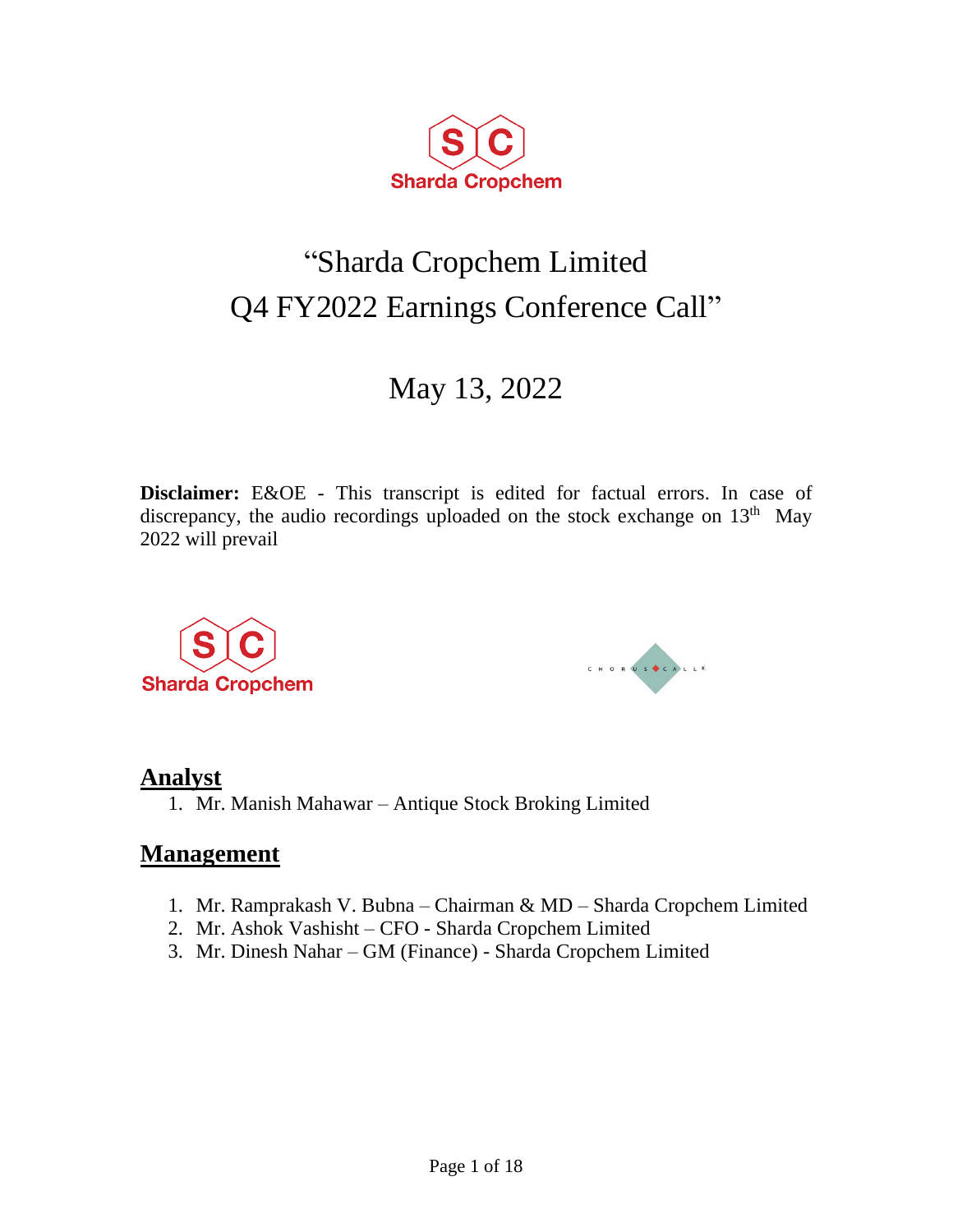

- **Moderator:** Ladies and gentlemen, good day and welcome to Sharda Cropchem Limited Q4 FY2022 Earnings Conference Call hosted by Antique Stock Broking. As a reminder, all participant lines will be in the listen-only mode, there will be an opportunity for you to ask questions after the presentation concludes. Should you need assistance during the conference call, please signal an operator by pressing "\*" then "0" on your touchtone phone. Please note that this conference is being recorded. I now hand the conference over to Mr. Manish Mahawar from Antique Stock Broking. Thank you and over to you, sir.
- **Manish Mahawar**: Thank you Tanvi. On behalf of Antique Stock Broking, I would like to welcome all the participants on the call of Sharda Cropchem. From the management, we have Mr. R.V. Bubna – Chairman & Managing Director; Mr. Ashok Vashisht – CFO; and Mr. Dinesh Nahar – GM (Finance) on the call. Without further ado, I would like to handover the call to Mr. Bubna for opening remarks. Post which, we will open the floor for Q&A. Thank you and over to you, Mr. Bubna.
- **Ramprakash V. Bubna**: Thank you Manishji. Good evening and warm welcome to everyone present on this call. I hope you all are keeping safe, healthy during these pandemic times. Along with me I have Mr. Ashok Vashisht – our Chief Financial Officer; Mr. Dinesh Nahar – General Manager and SGA our Investor Relations Advisors. Hope you all have received our investor deck by now. For those who have not you can view them on the stock exchanges and company website.

We have a vast and growing library of dossiers and IPRs, this provides us a solid foundation for growth in the global marketplace especially in advanced markets such as Europe, North America, and Latin America. It equips us with ability to operate in a diversified range of formulations and generic active ingredients space globally.

The company continues to identify opportunities in generic molecules. Our total registrations stand at 2,686 in FY2022, additionally 1,130 applications are in the pipeline. The Capex for the financial year 2022 stood at Rs. 413 Crores. We are placing special focus on expanding Biocide registrations. We maintain healthy relationship with our approved manufacturers, agrochemical industry mainly in China. Sourcing from approved manufacturers helps us in getting quality products at optimal price and also helps us to derisk the sourcing capabilities.

Over the years we have a good brand franchise within our global markets. We are benefiting through scale of economics in our portfolio and leveraging value of our supply chain.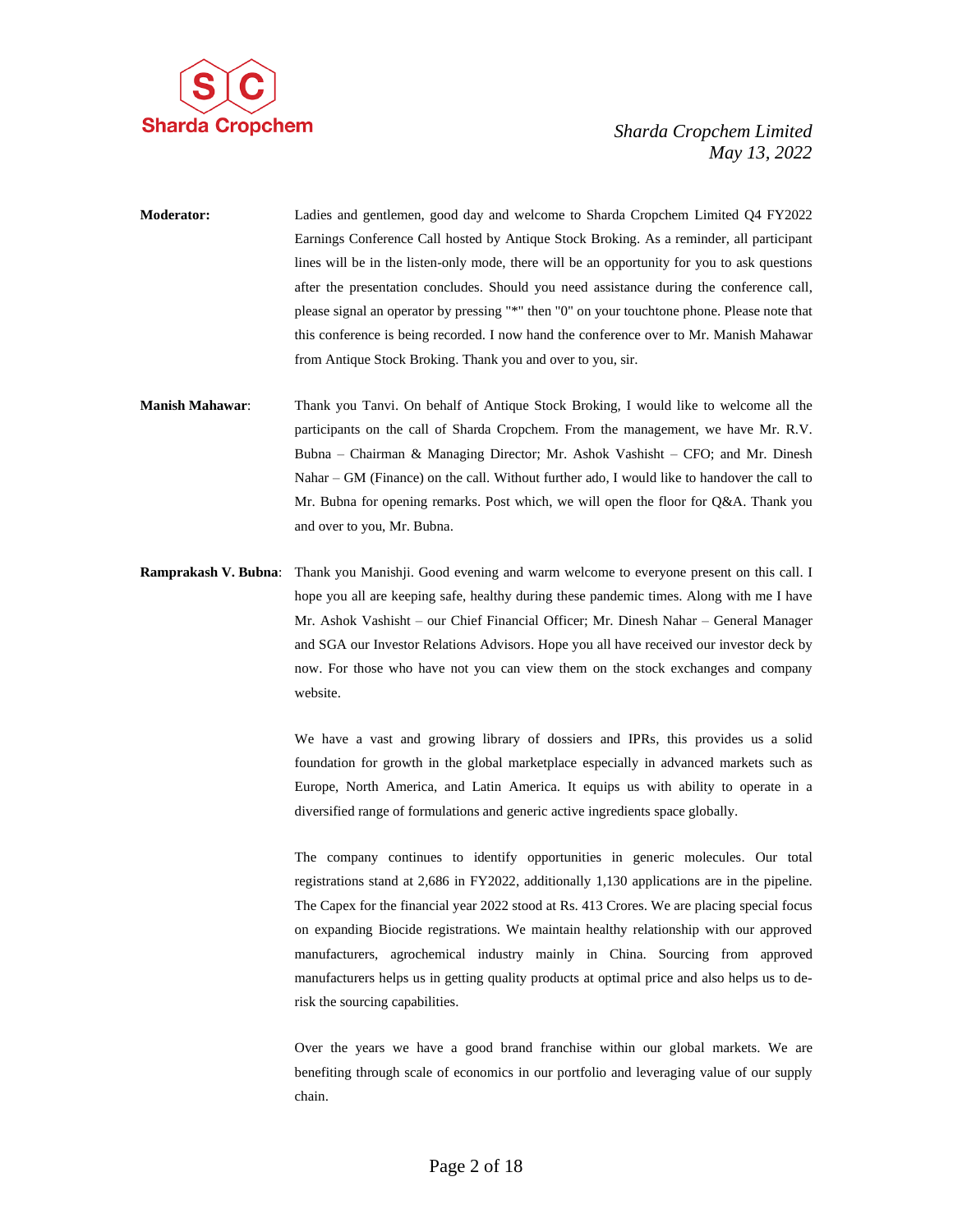

We have mastered flexibility to grow our business. At present we are present in 75 to 80 countries having a sales force of 400 plus and more than 500 distributors. Going ahead we plan to leverage market presence and execution capabilities and adopt the factory to farmer approach to be a one-stop solution provider to our global customers.

We have accelerated focus on revenue generating investments and are continually looking to improve the operational efficiencies which will help us improve our margins. Our revenues have grown by 32% to Rs.1,434 Crores, EBITDA has grown by 29% to Rs.317 Crores and PAT by 32% to Rs.177 Crores. This was for quarter four.

For the full year our revenues have grown by 49% to Rs.3,580 Crores, EBITDA by 60% to Rs.729 Crores and PAT by 52% to Rs.349 Crores. We are a net debt free company having strong balance sheet. Our ROE for the financial year 2022 stood at 19.8% and ROCE stood at 25.7%.

With this brief overview, I would now like to hand over the call to our CFO, Mr. Ashok Vashisht for discussing our financial performance. Thank you. Over to Ashok.

**Ashok Vashisht**: Thank you, Sir. Good evening friends. I am pleased to take you through Q4 FY2022 and full year FY2022 financial numbers.

> First coming to Q4 FY2022 performance: We recorded a strong quarter. In this quarter revenue stood at Rs. 1,434 Crores against Rs. 1,088 Crores in Q4 of last year and we are seeing a growth of 32% year-on-year basis. Our revenue growth was mainly led by better product mix and better price realization. We had a favorable price and product mix impact to the tune of 42% coupled with exchange gain of around 0.3% during the quarter and volume de-growth around 10%.

> In terms of gross margins, we were at 29.2% and gross margin is marginally lower than the last year mainly impacted by high freight cost and other inflation.

> EBITDA stood at Rs. 317 Crores versus Rs. 246 Crores in Q4 FY2021 registering a growth of 29% on year-on-year basis. As we recall, our quarter four last year was one of the best quarters. So this growth we have built on that and the growth in EBITDA was mainly driven by high revenue, effective cost management across the company, which was marginally affected by higher freight cost.

> For the quarter profit after tax stood at Rs. 177 Crores versus Rs. 134 Crores in same period last year registering a growth of 32% year-on-year basis.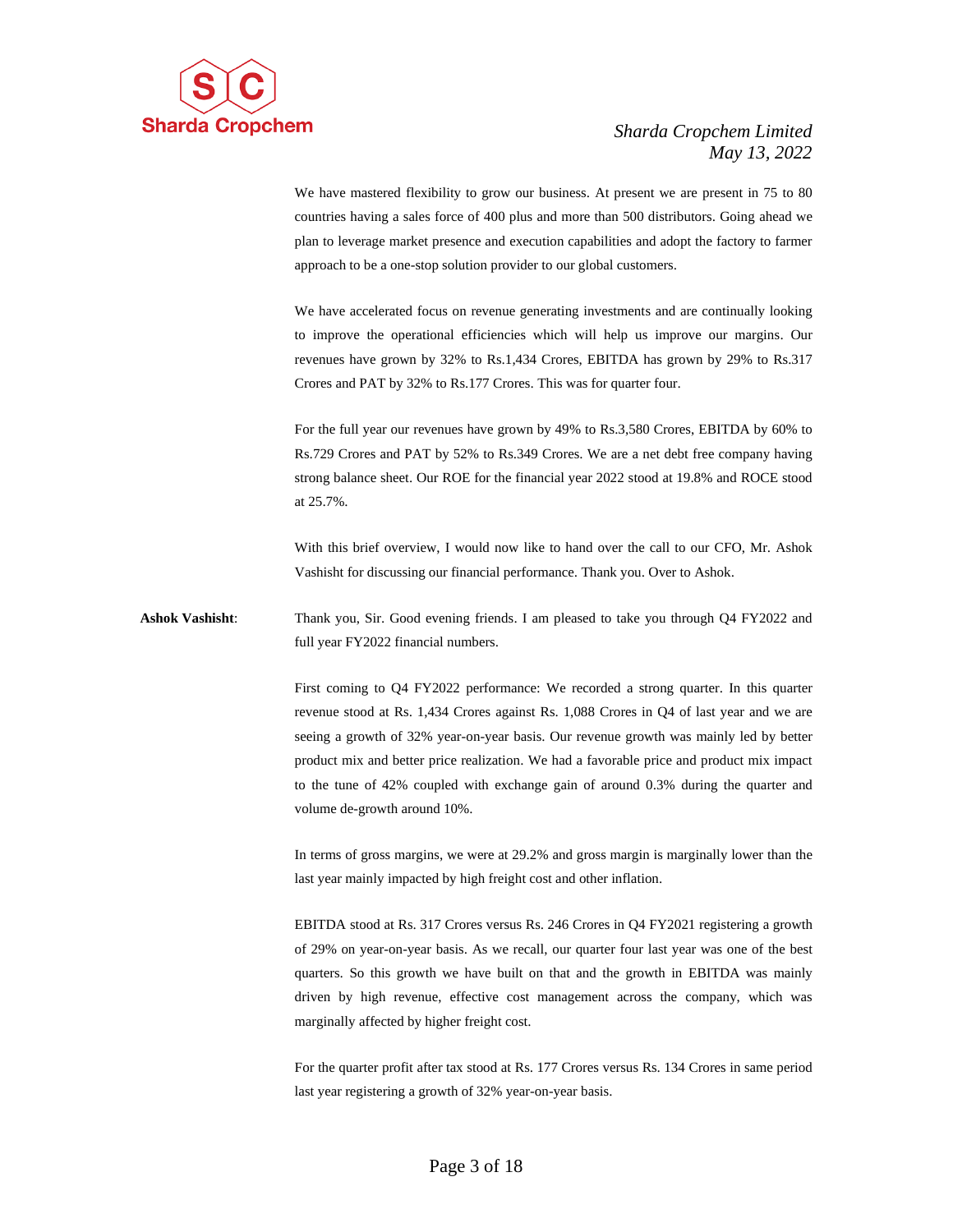

Now deep dive coming to split, agrochemical business grew by 24% year-on-year basis to Rs.1,243 Crores whereas non-agro business grew by 129% year-on-year basis to Rs. 191 Crores. In agrochemicals space Europe grew by 14%, NAFTA region grew by 26%, Latin America 173% and the rest of the world de-grew by 18%.

Europe continues to be a major contributor to the overall revenue of Sharda, and for Q4 the revenue contribution of Europe was 49%, NAFTA 39%, Latin America 9% and rest of the world 3% of the agrochemical business for Q4 FY2022.

In the non-agrochemical space Europe grew by 105%, NAFTA 229%, Latin America 31% and rest of the world 9%.

Coming to the contribution in non-agro business by different regions, Europe contributed 29%, NAFTA 57%, Latin America 5% and rest of the world 9% of the non-agro business for Q4 FY2022.

Now coming to full year FY2022 performance, revenue increased to Rs. 3,580 Crores versus Rs. 2,396 Crores in FY2021 registering a strong growth of 49% on year-on-year basis. This was mainly driven by strong volume growth of 24% across the geographies, favorable price and product mix to the tune of 25% coupled with exchange gains 0.9% during the year.

Gross margin stood at 30.2% and gross margin were for the year was impacted by in line with the global trends due to the high freight cost. So, what we could majorly mitigate impact of adverse inflation or other spends. EBITDA stood at Rs. 729 Crores versus Rs. 455 Crores in FY2021 registering again a strong growth of 60% year-on-year basis. Profit after tax stood at Rs. 349 Crores versus Rs. 229 Crores in FY2021 giving a growth of 52% year-on-year basis.

Now for full year coming to split: Agrochemical business grew by 46% to Rs. 3,004 Crores out of Rs. 3,580 Crores whereas non-agrochemical business grew by 71% to Rs. 576 Crores on a year-on-year basis.

Now further into agrochemical space Europe grew by 32% for full year basis, NAFTA grew by 59% on full year basis and Latin America grew by 110% on full year basis and rest of the world grew by 10% on full year basis. In terms of a regional contribution to the total agro business revenue, Europe contributed 46%, NAFTA contributed 38%, Latin America 11% and ROW rest of the world 5% of the agrochemical business for the full year basis.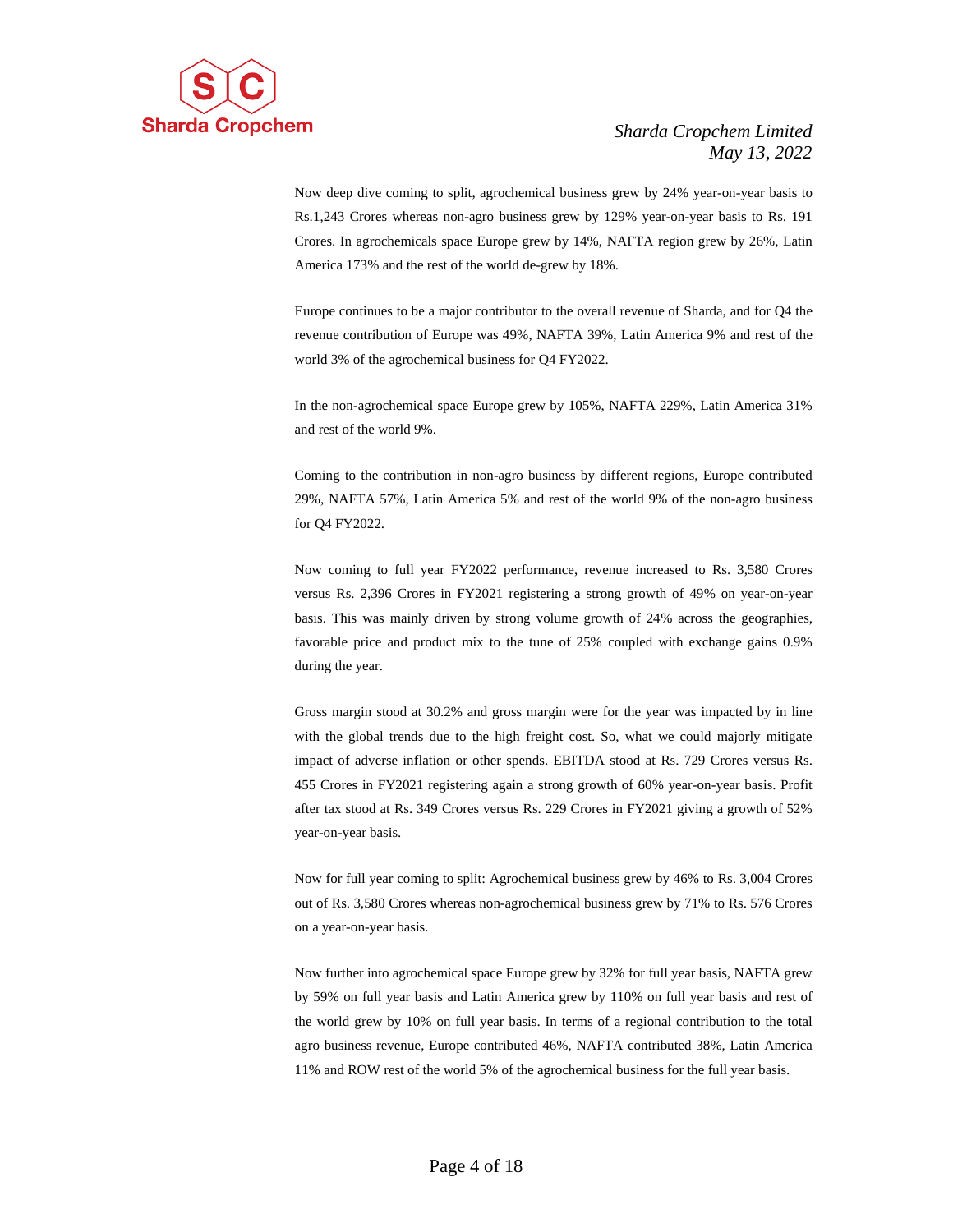

In non-agro space Europe grew by 67%, NAFTA grew by 93%, Latin America grew by 14% and rest of the world 44%. In terms of a contribution of non-agro business by the different regions, Europe contributed 31%, NAFTA 50%, Latin America 5%, rest of the world 14% of the non-agro business for full year FY2022.

We have also improved on the net working capital which stood at 89 days in FY2022. So, this was the brief performance for quarter four and FY2022. Now we open the floor for the questions. Thank you.

**Moderator**: Thank you very much. We will now begin the question and answer session. The first question is from the line of Jigar Shah from Svan Investments. Please go ahead.

**Jigar Shah**: Sir, couple of questions. First sir you have mentioned in the last two calls about deepening our presence in our various markets. So could you please touch base upon that what sort of impact are we seeing by strengthening our distribution network number one, and second question would be your outlook given the Chinese lockdown, how have you secured the supplies from there and what sort of growth outlook would you like to give for the FY2023. These are my two questions.

- **Ramprakash V. Bubna**: Your first question was mixed up because of the sound can you repeat the first question once again.
- **Jigar Shah**: Sure Sir. The first question is about we have been continuously strengthening our distribution network as you are mentioning in the investor presentation and which has helped us to gain the market share in certain geographies. So, if you could just elaborate more that where do we stand vis-à-vis last year in terms of our network in terms of market share and what was our plan for the India and which other areas are you going to focus more on to strengthen the network.
- **Ramprakash V. Bubna:** See it will be difficult for me to quantify what has been the improvement all I can say is that the distribution network the number of distributors are increasing and the volume for distributor is also increasing this is means of our ability to supply the goods to them on time on their demand and maintaining the quality of the goods.
- **Jigar Shah**: And on the Chinese have we secured our supplies from China.
- **Ramprakash V. Bubna**: See China has been a little up and down for up to June, July last year August the last year the supply from China was very normal it started getting impacted sometimes in the month of August to December then from January onwards they also started improving recently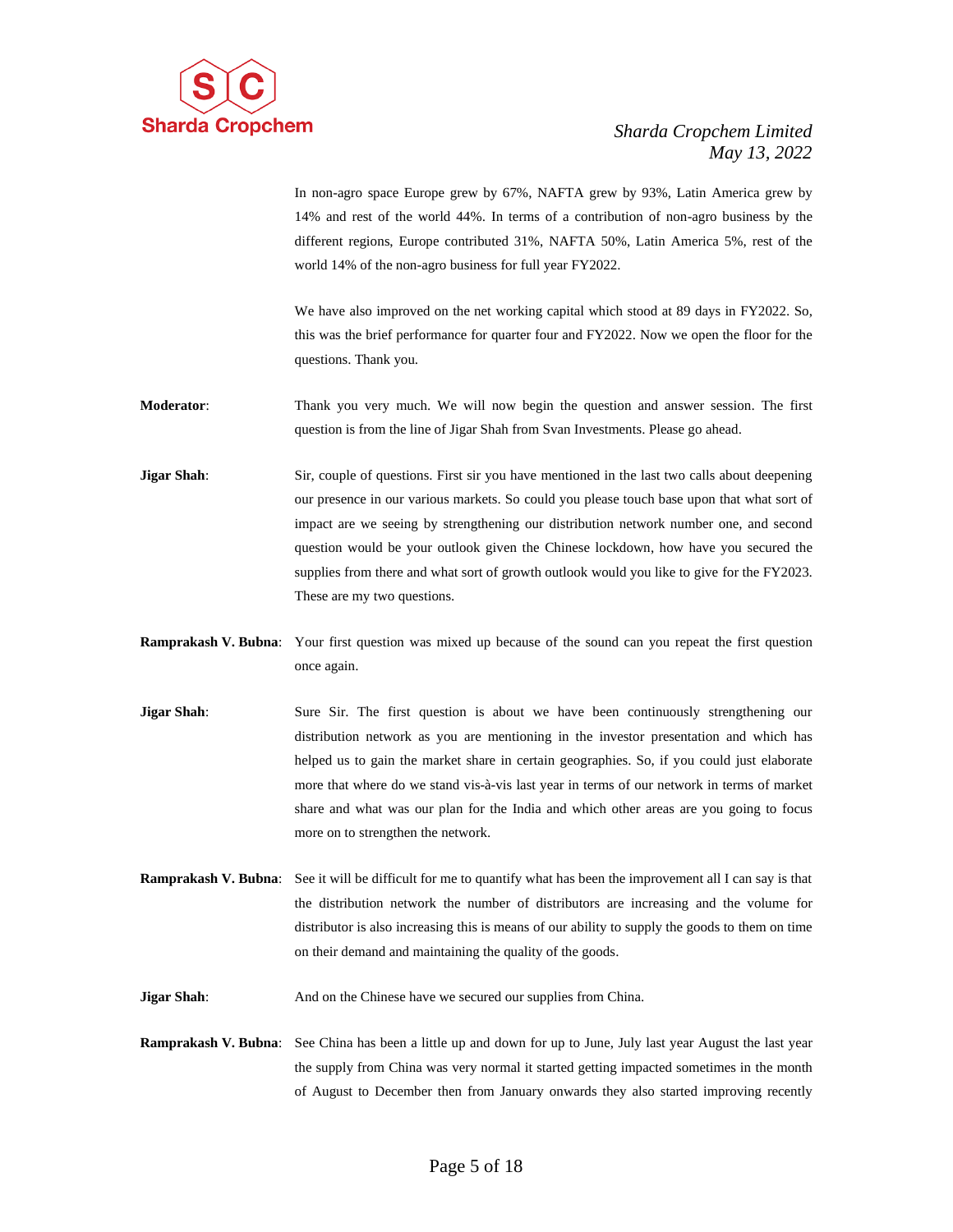

there has been again some impact of COVID infection in China. Government has strictly put a lockdown in many areas and when they say lockdown, it is complete lockdown, people are not even allowed to leave out of their houses. So, this has affected the shipments, the goods are waiting at the port to get into the ships and ships are waiting at the port also to get entry on the berth, but this development has been very recently and it has not been a crucial period for us. So, our impact on these restrictions have been very marginal, but we are very confident that the things will change. Chinese have been very flexible and very equipped to recover very fast immediately after they overcome this Corona problem.

- **Jigar Shah**: Sir, what I would like to understand is due to the supply bottleneck as a Chinese spot which quarter should we see the impact.
- **Ramprakash V. Bubna**: See our quarters are different and what is the impact of corona in the Chinese country and population that are two different things. For us, this quarter is not so significant because by this time all the goods required for the right season in the spring have already arrived and in the distributor's warehouses any impact of restrictions in the shipments will have impact on our business the next quarter which is a significantly quieter compared to Q4 and Q1 for us. So, we are not very much alarmed and I am sure by the time the crucial period comes the Chinese will be able to come out of this lockdown.
- **Jigar Shah**: And what sort of growth outlook would you like to give for FY2023.
- **Ramprakash V. Bubna**: Sir we should grow at the rate of 15% to 20%.

**Jigar Shah**: Okay fine I will come back in the queue. Thank you.

**Moderator**: Thank you. The next question is from the line of Somaiah from Spark Capital Advisors. Please go ahead.

**Somaiah:** Thanks for the opportunity. My first question is on the distributor count, you did mention, what has been the change over the last year. So, how many new distributors have been added over the last year that is the first thing and second thing in terms of the new regions, I mean over the last year any new geographies specifically we have entered or probably penetrated more which you want to kind of highlight.

**Ramprakash V. Bubna**: See geographies we were covering all the four geographies Europe, NAFTA, Latin America and rest of the world. We have gone a little more deeper into these geographies and this year we have been very effective and benefited by NAFTA region. The growth in NAFTA region has been very good and we hope to continue this, if the weather continues to be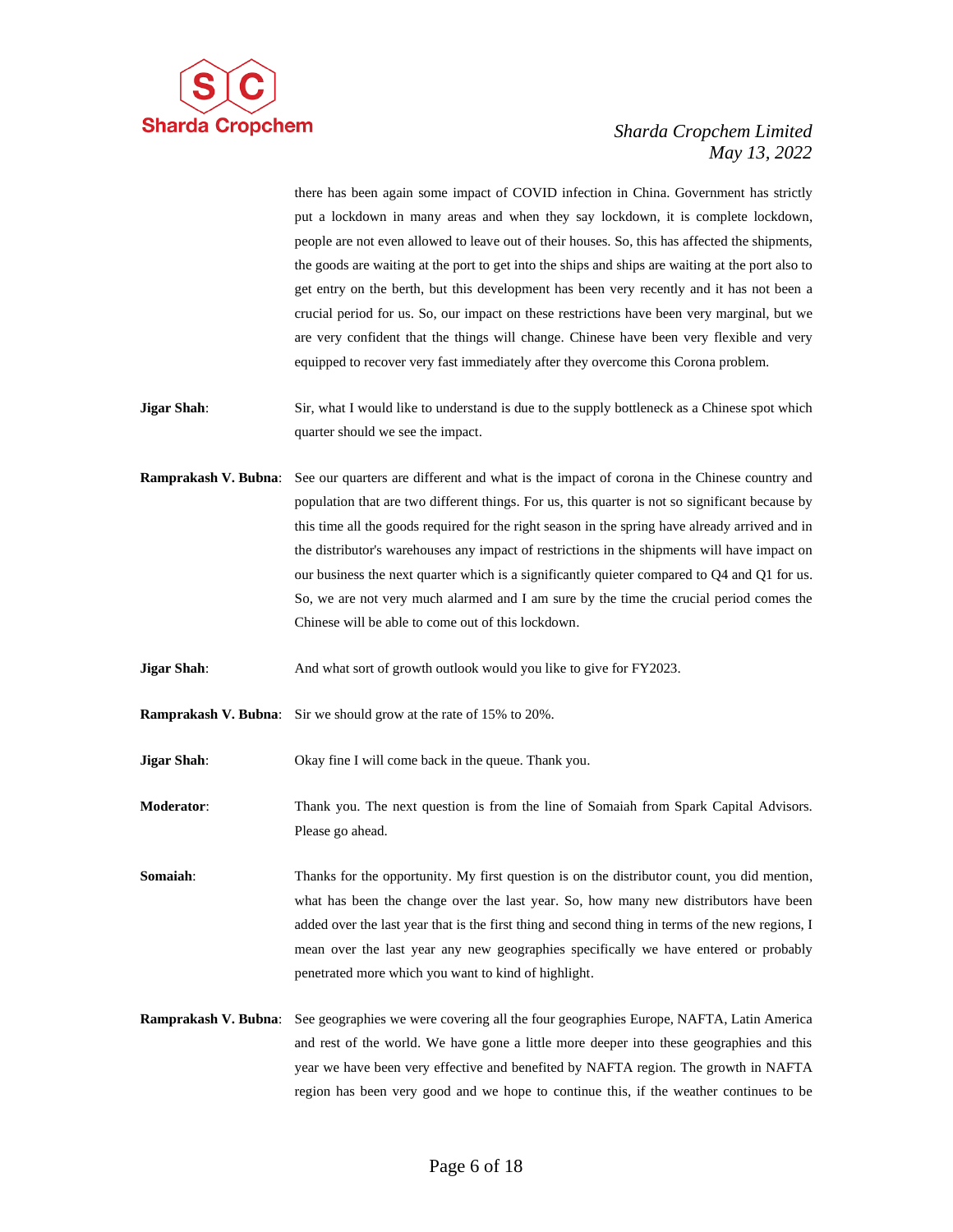

normal or friendly. We hear about some adverse weather in this month, some regions in US is having storm and snow. So, if these things happen then we may have some adverse impact otherwise we should be able to continue our growth in NAFTA region.

**Somaiah:** Also, if you can touch upon the distributor count you had given a total number anything that you can give on a geographic basis and more importantly on a Y-o-Y which are the areas which have seen a larger change.

- **Ramprakash V. Bubna**: We have very little time to go into so many details. All I can tell you is that there is a general growth in the number of distributors, but it does not help us to know whether it has grown by 10% or 12%. They are growing and the distributors are gaining more and more confidence on Sharda. Sharda's ability to supply the goods on time and Sharda's ability to supply quality products. That is helping us with the distributors.
- **Somaiah:** Sir one question on the RM sourcing from China. So over the last year things have been pretty tough. So, what has kind of really helped us in terms of getting the sourcing completely in place and in fact gaining market share amid such tough times?
- **Ramprakash V. Bubna**: Developing good relationship with our manufacturers and gaining their confidence that we will pay them on time and decision taking even at a crucial time when we found things difficult, we have shifted the goods by air, it has cost us a lot, but we have been able to meet the demands of the customers also in time.
- **Somaiah:** So can you help us with the volume I think you did mentioned about the volume, price and the effects to it for Q4 can you please repeat that the line was not clear and also if you could give the same number for FY2022 that will be helpful.

**Ramprakash V. Bubna**: Quantity wise our volume in 2021-2022 was 40,036,800 as compared to 32,320,000 in FY 2020-21.

- **Somaiah:** So I was referring to the percentage breakup of your revenue which you give as how much volume had contributed how much price and etc., has contributed that number for Q4 and FY2022 of the 30% revenue growth.
- **Ramprakash V. Bubna**: I will give you those figures. Volume has contributed 24%, foreign exchange 1%, and price variance about 25%. Overall about 50%.
- **Somaiah:** For Q4 what would be the same number.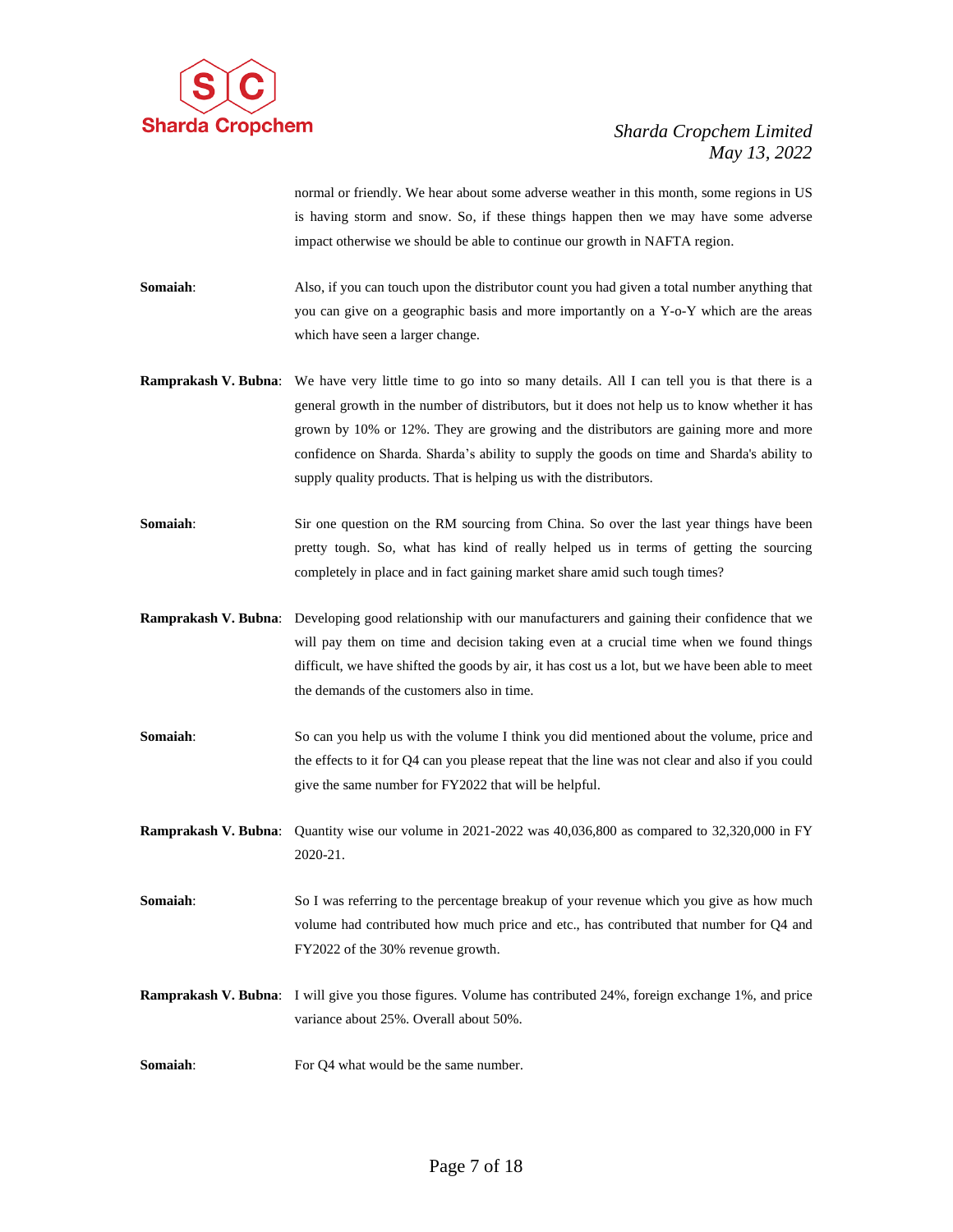

**Ramprakash V. Bubna**: For Q4 volume has degrown by 11%, Foreign exchange benefit 0.3% and price variance benefitted by 42%.

**Somaiah:** Thank you Sir helpful I will join back in the queue.

**Moderator**: Thank you. The next question is from the line of Yatin Kumar from Alpha Capital. Please go ahead.

- Yatin Kumar: Congrats for a very good set of numbers and my first question would be you were just mentioning about the volume and pricing. So you said your volume has degrown by 11% this quarter can you please explain why that happened and any guidance for the next full year.
- **Ramprakash V. Bubna**: One of the main factor is that our performance in the previous year, this quarter was very good and there have been some holds up because of the freight and logistic reasons, third was maybe some demand because of the corona pandemic.
- Yatin Kumar: So any guidance you would like to give in terms of volume growth for next full year because there are issues rising in terms of recessionary worries in Europe and China also lockdown is there.
- **Ramprakash V. Bubna**: We are confident we should be able to grow in the range of about 15% to 20% in the next year unless something happens like Ukraine Russia war getting expanded or going out of the world scale affecting Europe and US at the current stage. We feel we will be able to grow around 15% or plus.
- **Yatin Kumar:** And this guidance is on volumes or value wise.
- **Ramprakash V. Bubna**: Value wise.
- Yatin Kumar: And any margin related things you would like to give us guidance.
- **Ramprakash V. Bubna**: See margins we have been able to maintain around 31%-32% this time it was 30%, so we will be able to continue same range.
- **Yatin Kumar:** Sure Sir. I will join back in the queue.
- **Moderator**: Thank you very much. The next question is from the line of Rohan Gupta from Edelweiss. Please go ahead.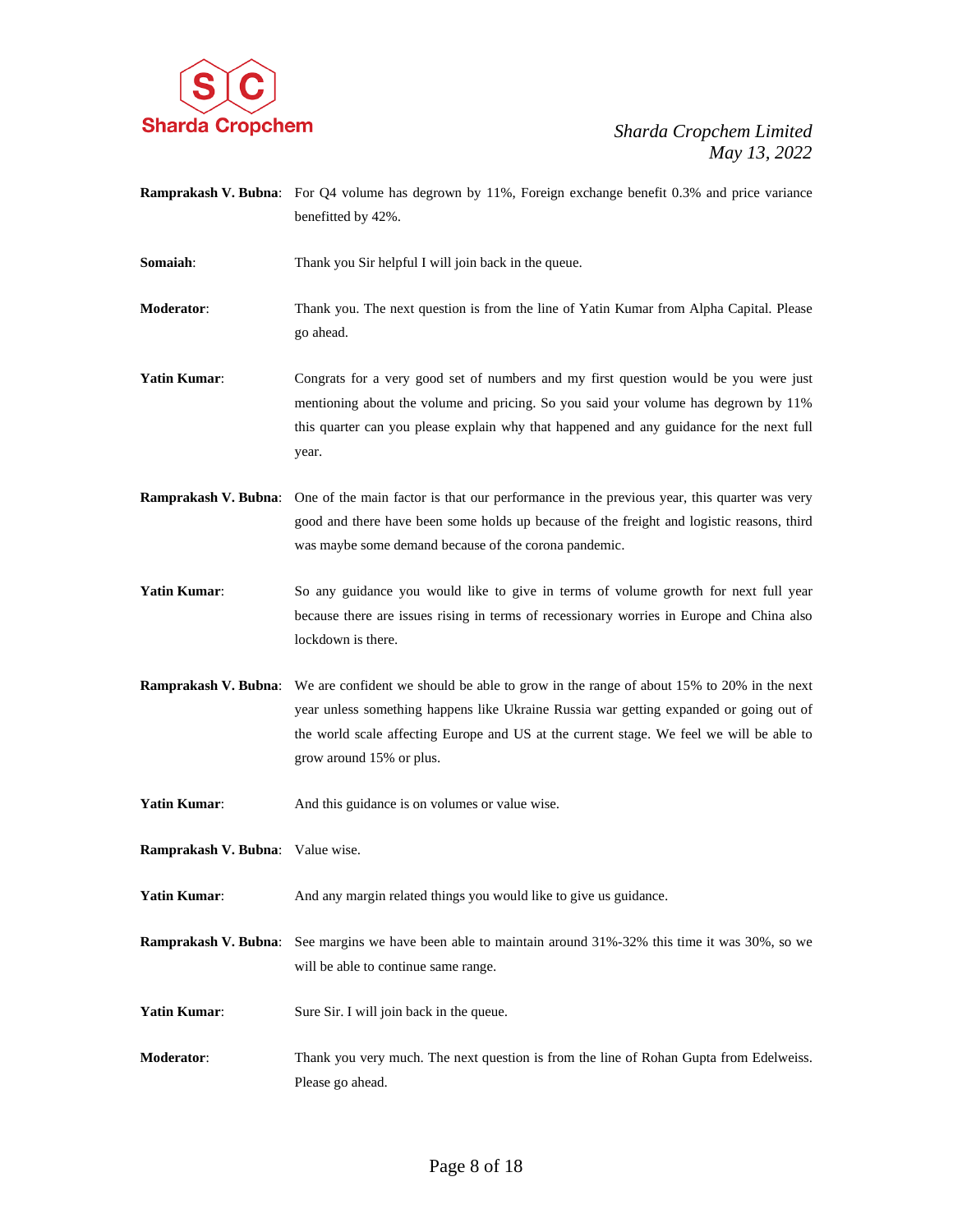

- **Rohan Gupta:** Hi! Sir, good evening and congratulations on good set of number despite such a challenging environment. First thing is on a volume growth for the quarter which has degrown by almost 11% you mentioned that couple of reasons you just cited going in the current quarter. Do you see that the volume growth pressure is likely to continue though you gave the guidance also of 20% and that also if you can clarify further because the price led growth itself was significant and even likely to remain significant in the current year also. So, in that kind of scenario do you see that the price growth itself can 15% to 20% upward and the volume growth separate.
- **Ramprakash V. Bubna**: What did you say price growth see first of all I did not say 20% I said 15% to 20%.
- **Rohan Gupta**: Yes, 15% to 20% growth guidance, it should be more in the volume led growth right Sir.
- **Ramprakash V. Bubna**: Yes and so I think the margins will be in the range of 30% to 32%.
- **Rohan Gupta**: And prices are still holding up or prices are going up in the current scenario driven by the raw material price increase coming from China, how do we see the pricing.
- **Ramprakash V. Bubna**: It depends from product-to-product in some products the prices are catching up with the increase in the cost, in other products there is no increase in the raw material or sourcing a product so in fact that is helping us in our margins. The selling prices are more or less stable.
- **Rohan Gupta:** Sir, another is the clarification on the current quarter Q4 what we have seen that ROW markets have fallen significantly while other markets have reported a solid growth. So, any particular reason for ROW markets is weak in the current scenario.
- **Ramprakash V. Bubna**: This ROW the markets are spread over geographically and many of these countries are not so well regulated. There the borders are not so fool proof and a lot of products goes under different names and other things so it is very difficult sometimes duplicate materials is there so it is very difficult to maintain the margins and when the margins are not so attractive our interest also gets little reduced our emphasis into these markets also get reduced we try to concentrate more in the markets of developed countries where the rule of law is effected and implemented very seriously and only genuine and authorized products enter the countries that is the area which gives us margin and our interest.
- **Rohan Gupta:** So in that way the LATAM markets has been quite significant for you in Q4 and you have reported very solid growth do you see that these markets LATAM markets will continue to do well and the company will continue to focus more on this LATAM market.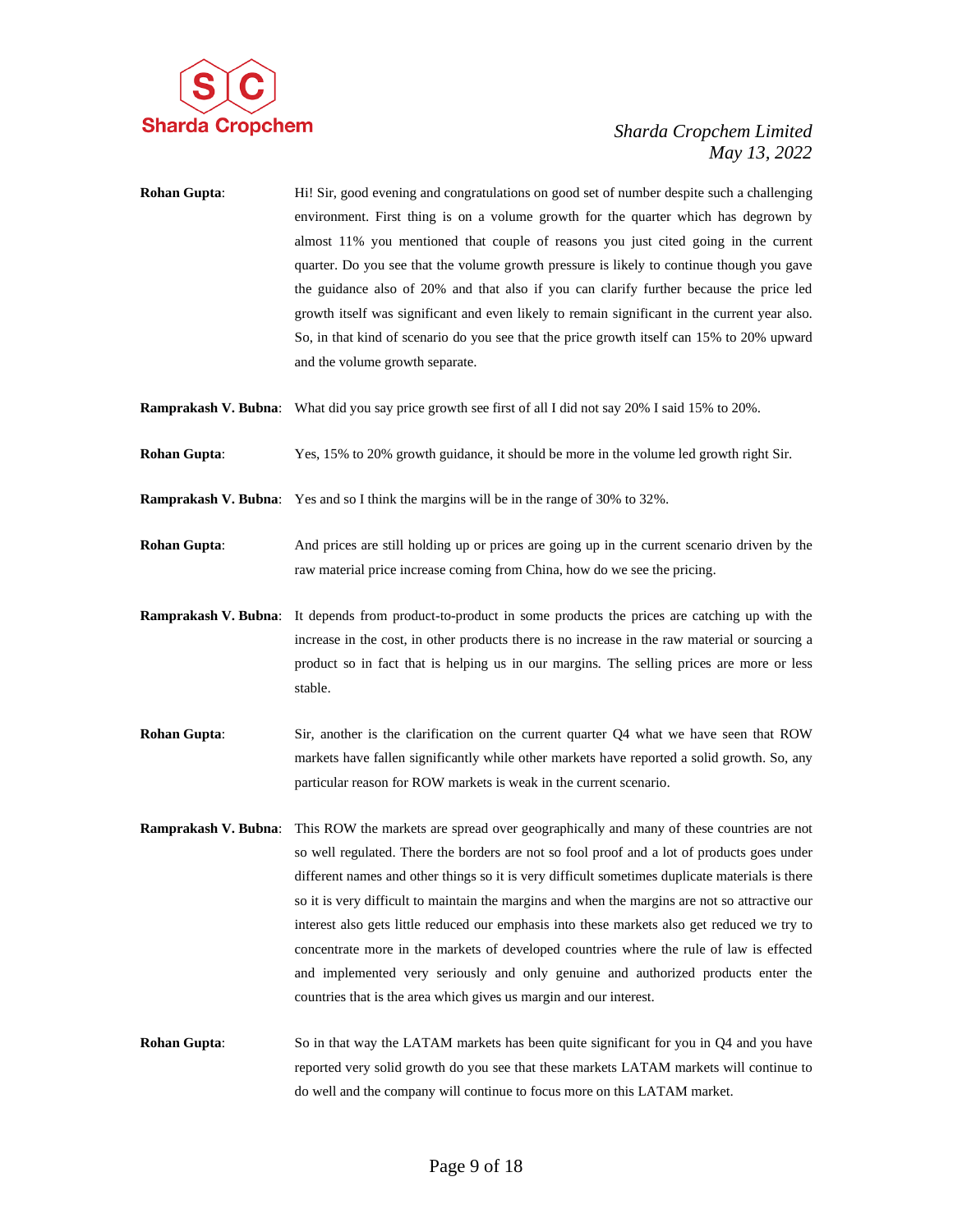

- **Ramprakash V. Bubna**: The company will continue to focus also on the LATAM market our emphasis is mainly in Europe and NAFTA and also in the LATAM market.
- **Rohan Gupta:** Just last and I will come back in queue. The belting business that has also grown in line with the revenues in agrochemicals. I think, that will be more led by the price increase growth if you can give some comment on the belting business, how it is proceeding in the current scenario and are you seeing that the minings and increased mining operations are they helping the growth of this business.
- **Ramprakash V. Bubna**: See the main driving force for the belting business is our service to the customers, deliveries on time in difficult times and quality of the product.
- **Rohan Gupta:** So I was just looking for the growth guidance on that number and will the belting business also will keep on growing in line with the agrochemicals.
- **Ramprakash V. Bubna**: This year the belting business has grown faster than the agrochemical business and we are starting the next New Year with a very big base, but we hope to continue almost as much the growth part as we have done this year.

**Rohan Gupta:** Great Sir. I will back in queue for any further questions. Thank you very much.

- **Moderator**: Thank you. The next question is from the line of Rohit Nagraj from Emkay Global. Please go ahead.
- **Rohit Nagraj:** Thanks a lot for the opportunity and congrats on good Q4 as well as FY2022. My first question is in the next five years there are \$5 to \$6 billion of products going off patent how are we able to capitalize on this or how our customers placed to capitalize on this. Thank you.
- **Ramprakash V. Bubna**: Such a natural opportunity for us. This is not requiring any efforts from on our part, I mean, these are natural opportunities for us and we are confident of capitalizing on this as we have been doing it in the past.
- **Rohit Nagraj:** Sir the second question is in terms of channel inventories how are the channel inventories across different markets currently and if channel inventories are high then probably that could have implications in future. So what is your sense on the same.
- **Ramprakash V. Bubna**: See our experience is that the channel inventories were getting lesser and lesser and they are drying up during the last year in the period of corona and pandemic and that had helped us. It is very difficult for us to make a guess and estimate how the channel inventories are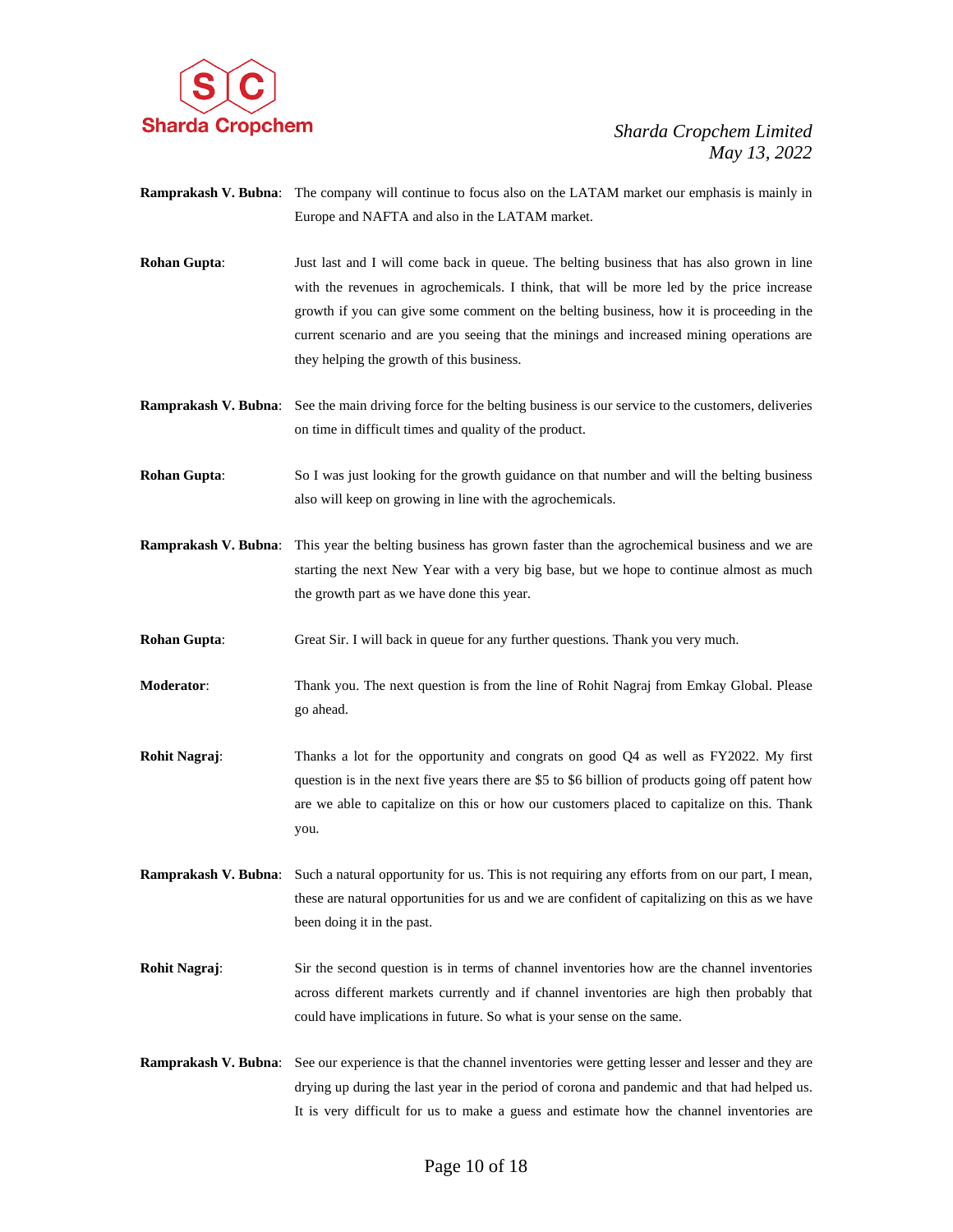

going on in the current year with the competitors because these informations are never published but I feel that the channel inventories are going to go down over the period of time because freight costs are also increasing significantly, the shipping times are increasing significantly and so it is becoming very difficult also for anybody to keep lot of product in the channel.

- **Rohit Nagraj**: Got it. Thank you.
- **Moderator:** Thank you. The next question is from the line of Jigar Shah from Svan Investments. Please go ahead.
- **Jigar Shah**: Sir we have around 72 days of inventory as per the presentation and so could you give us a break up and around 892 Crores of inventory in absolute term. So out of this how much would we finish goods and if you could share the breakup. Just want to understand like the disruption in the logistics which has been caused so for how many months would it be covered in terms of finished goods inventory.
- **Ramprakash V. Bubna**: What was your main question break up in what way the formulated products or active ingredients.
- **Jigar Shah**: The finished products yes and the raw material.
- **Ramprakash V. Bubna**: I do not have that breakup and we do not maintain the breakup in this form because ultimately there is not big time gap between the raw materials and getting the product formulated. Our inventories have been in the range of 70 to 75 days and we feel that we will be able to content to this level in the next year.
- **Jigar Shah**: So for us to grow at around 20% in the June and the September quarter would you be able to have sufficient stock assuming the supplies from China has got disrupted in last around 25-30 days and we do not know how the thing will open up so just want to get your confidence on that.
- **Ramprakash V. Bubna**: Yes we will be able to maintain.
- **Jigar Shah**: Okay fair enough. Thank you.
- **Moderator**: Thank you. The next question is from the line of Bhavya Gandhi from Dalal & Broacha. Please go ahead.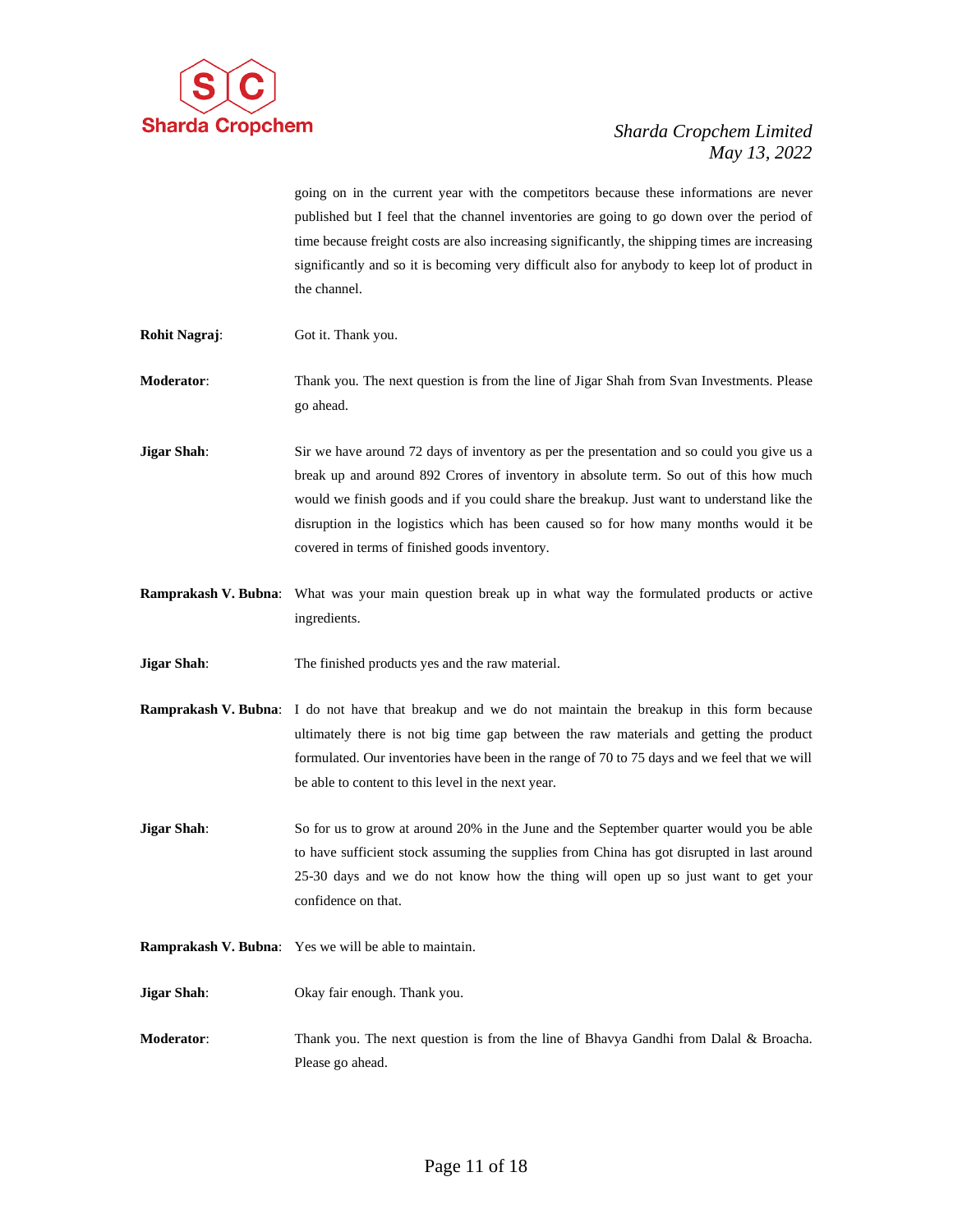

- **Bhavya Gandhi**: Thank you for taking my question. I just wanted to understand what is the overall dependency on China and what is the alternative source for example if China remains shut for 6-8 months so what is the alternative and what is our overall dependency.
- **Ramprakash V. Bubna:** See I have told people in the past that China is a factory to the world and the entire world is dependent upon China. The real alternative does not exist in the real sense. There are some alternatives available in India but the quantity and the volumes are much lesser in India also we have lot of handicaps of logistics and so many things, ships availability and all that and I think China is very flexible in this respect and they have been able to meet the requirement of the world and I feel that they will continue to be.
- **Bhavya Gandhi:** So what would be as a percentage of our procurement overall procurement.
- **Ramprakash V. Bubna**: See our procurement from China is more than around 90%-95% and we will continue to be in that level.
- **Bhavya Gandhi:** In terms of value.
- **Ramprakash V. Bubna**: In terms of value yes.
- **Bhavya Gandhi:** And you have given 30%-32% gross margin guidance what is the guidance with respect to EBIT or EBITDA margin.
- **Ramprakash V. Bubna**: EBITDA margin is in the range of 20% to 21%, EBIT I will get back to you.
- **Bhavya Gandhi:** Okay fair enough Sir I will get back in the queue.
- **Moderator**: Thank you. The next question is from the line of Ritik Shrawak from Edelweiss Financial Services. Please go ahead.
- **Ritik Shrawak:** Hello Sir thank you for the opportunity. I just wanted to know the gross margin breakup geographically.
- **Ramprakash V. Bubna**: See in the financial year 2022 the gross margins in Europe is 35.7%, NAFTA 29%, LATAM 15.4% and rest of the world 22.6%. Overall is 30.2%.
- **Ritik Shrawak:** And in Q4.
- **Ramprakash V. Bubna**: Well in Q4 FY22, Europe 35.3%, NAFTA 25.9%, LATAM 14.9% and rest of the world 22.8%, more or less in the same range as the full financial year.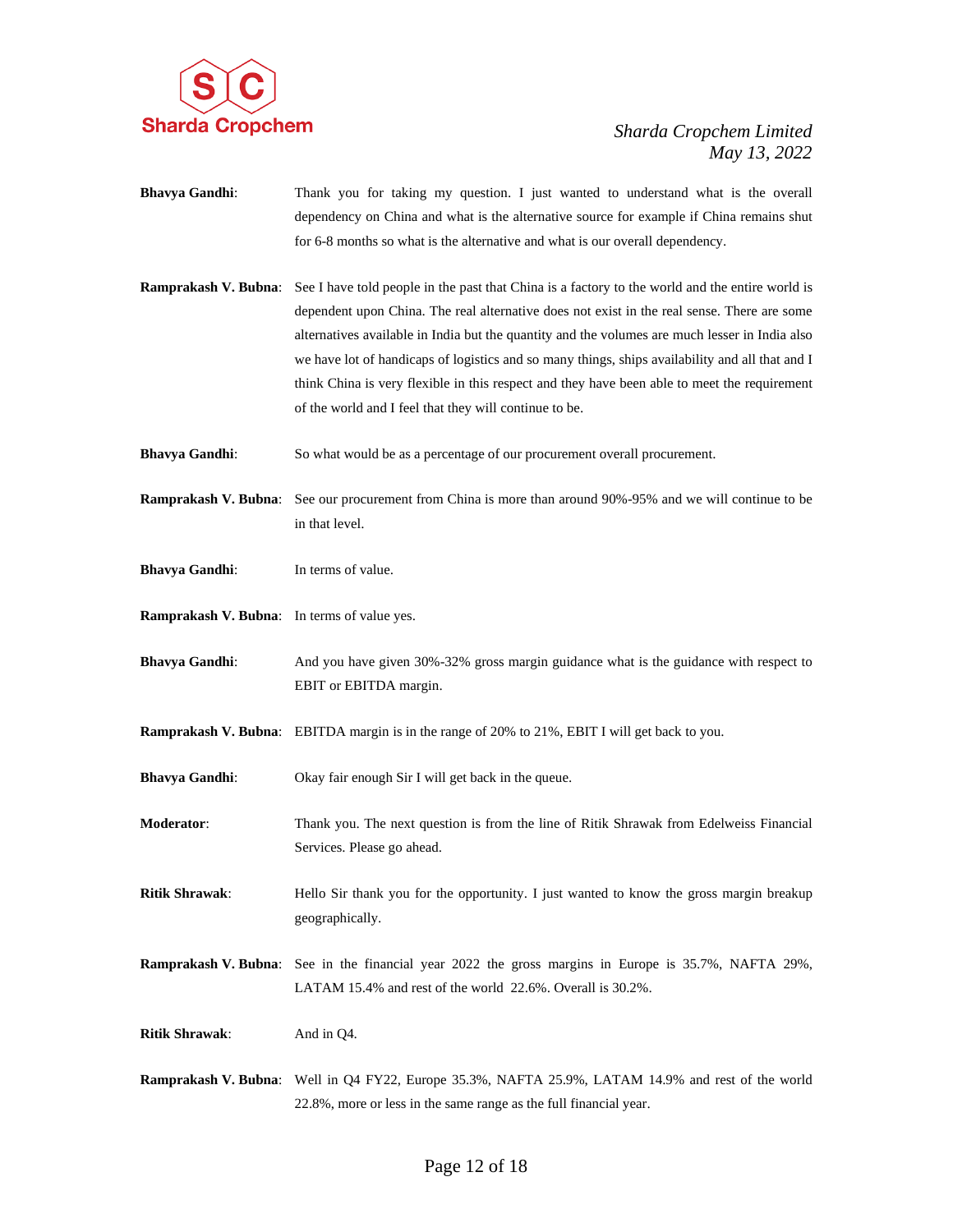

**Moderator**: The next question is from the line of Nitin Agarwal from DAM Capital. Please go ahead. **Nitin Agarwal:** Sir, thanks for taking my question. On the belting business has there been any change in the margin profile of the business also. **Ramprakash V. Bubna**: There has been, the margins have been under pressure mainly because of the freight cost. The freights have been so significant and they form a fairly significant part of the total cost. In other ways, the cost of agrochemicals the freight is much lesser in terms of percentage as compared to the belt parts and our customers have been sharing quite a lot of portion of the increase in the freight but not 100% so maybe 15% to 20% or 25% freight has to be also absorbed by us which we have to take out of our margins and that is why the margins are under pressure. **Nitin Agarwal:** So the margin will be around 5% in this business or what is the range of that now. **Ramprakash V. Bubna**: Overall the margin is in the range of 17% to 18%. **Nitin Agarwal:** In the belting business also. **Ramprakash V. Bubna**: In the belting business yes. Nitin Agarwal: And secondly by the end of the year we have a slightly higher inventory than we used to have in the past you talked about reducing inventory going forward so any particular reason why the inventory, have we deliberately chosen to stock up a higher inventories in this quarter. **Ramprakash V. Bubna**: You see we had planned the inventories as per the previous year but the off take has been a little bit slow in the fourth quarter that is why you would see some small increase in the inventory and that will be all utilized in this current quarter. **Moderator**: Thank you Sir. The next question is from the line of Dhruv Muchhal from HDFC Asset Management. Please go ahead. **Dhruv Muchhal:** Hello Sir, thank you so much. The first question was on the Capex. Now your EBITDA run rate is much higher than what it was for the last few years. So any upgrade in Capex that we should be looking for and that is first for the next two years if you can guide on the Capex. **Ramprakash V. Bubna**: See the Capex has been always on an increase also because the requirement of the authorities are increasing for registering a product. The product registration costs have been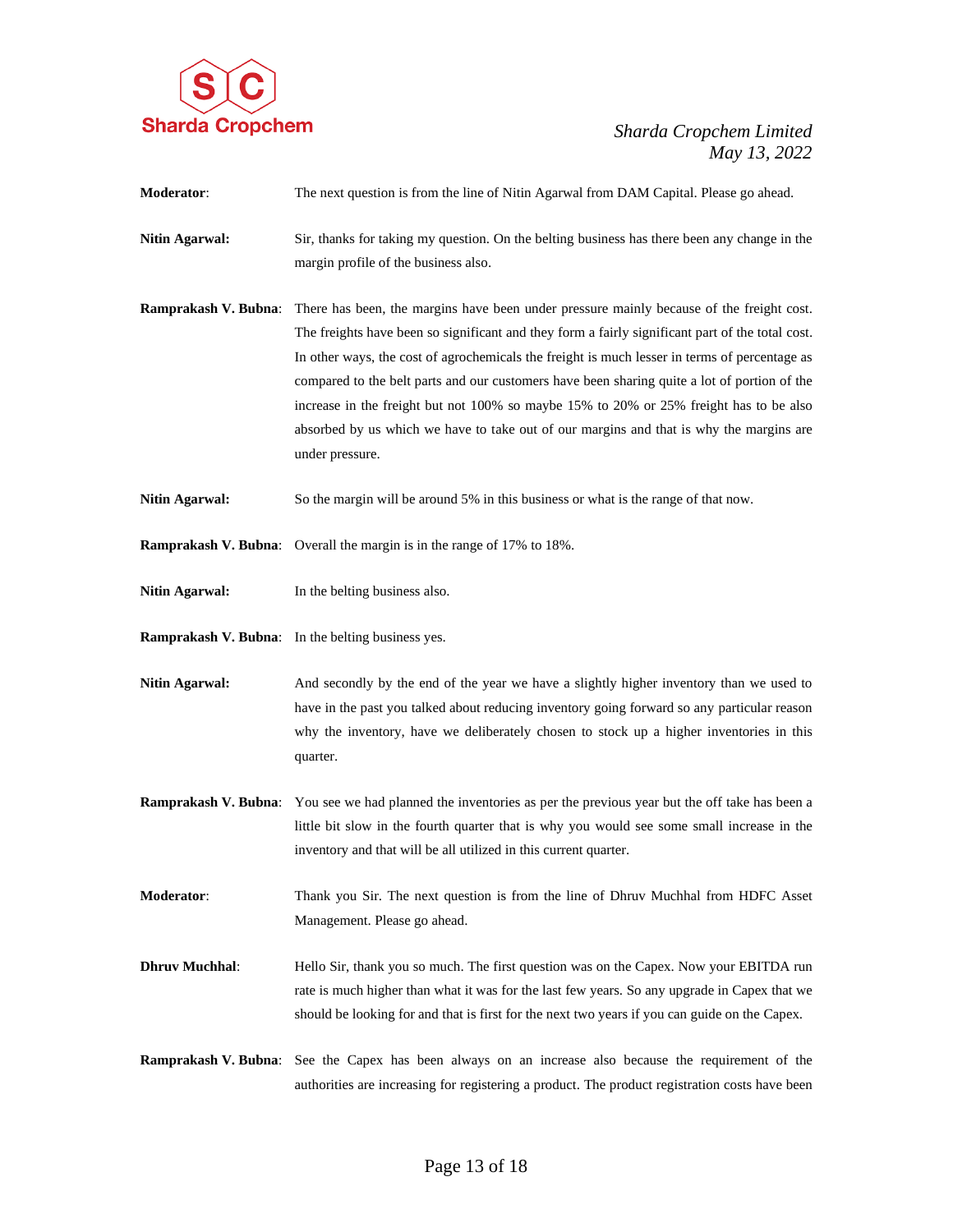

continuously going up so I think our Capex would be in the same range this year it was more than Rs. 400 Crores next year it could be maybe Rs. 380 to Rs. 450 Crores.

- **Dhruv Muchhal:** Rs. 300 to Rs. 400 Crores.
- **Ramprakash V. Bubna**: Rs. 380 crores, I am saying closer to Rs. 400 Crores.
- **Dhruv Muchhal:** And second was a question on the broader Europe market focusing on just on the Europe market. Are we seeing some change in the structure of the market in terms of how buyers are purchasing, how our customers are looking at the purchase from off-patent products because earlier what we used to understand is the innovators had a big hold in the market because of some bundled policies those incentives and all those factors. So the customers are not leaving these innovators for some or the other reason. But are you seeing so that changing at a relatively faster pace now and they are looking for off-patent suppliers like you more and more now is that a trend that you are seeing, earlier what we also used to see is these customers wanting a lot of data in terms of getting products from off-patent products from other suppliers and not from innovators but now is that changing.
- **Ramprakash V. Bubna**: See your question has been a little long I will provide a shorter answer. The customers are getting accustomed to non-innovative products because they find that the quality is good enough and they have a slight soft corner because the prices are better than the innovators and the generic companies are more flexible they are very fast to change to the requirements of the customers whereas innovators the response to the changes in the market situations are comparatively slow. They are system driven and the generics are personality driven.
- **Dhruv Muchhal:** Sir, but this has been the case always I mean you have always been cheaper than the innovator so what I am trying to understand in the last three years or so has this increased, I mean, is the acceptance increase even further and we should continue to see this because Europe is a big market for you and penetrating this market for other players has always been difficult but it seems you are doing very well.
- **Ramprakash V. Bubna:** My answer to your question is yes their shift towards the generics is increasing and as it always happens the customers have a lesser confidence on a generic when it is new in the market but we have been operative in this market for more than 15 to 18 years now. So they know that we are a serious company and we are coming up to their needs and requirements. So they are having more confidence in us and that is how a small shift towards the company like Sharda.

**Dhruv Muchhal**: Perfect Sir, thank you.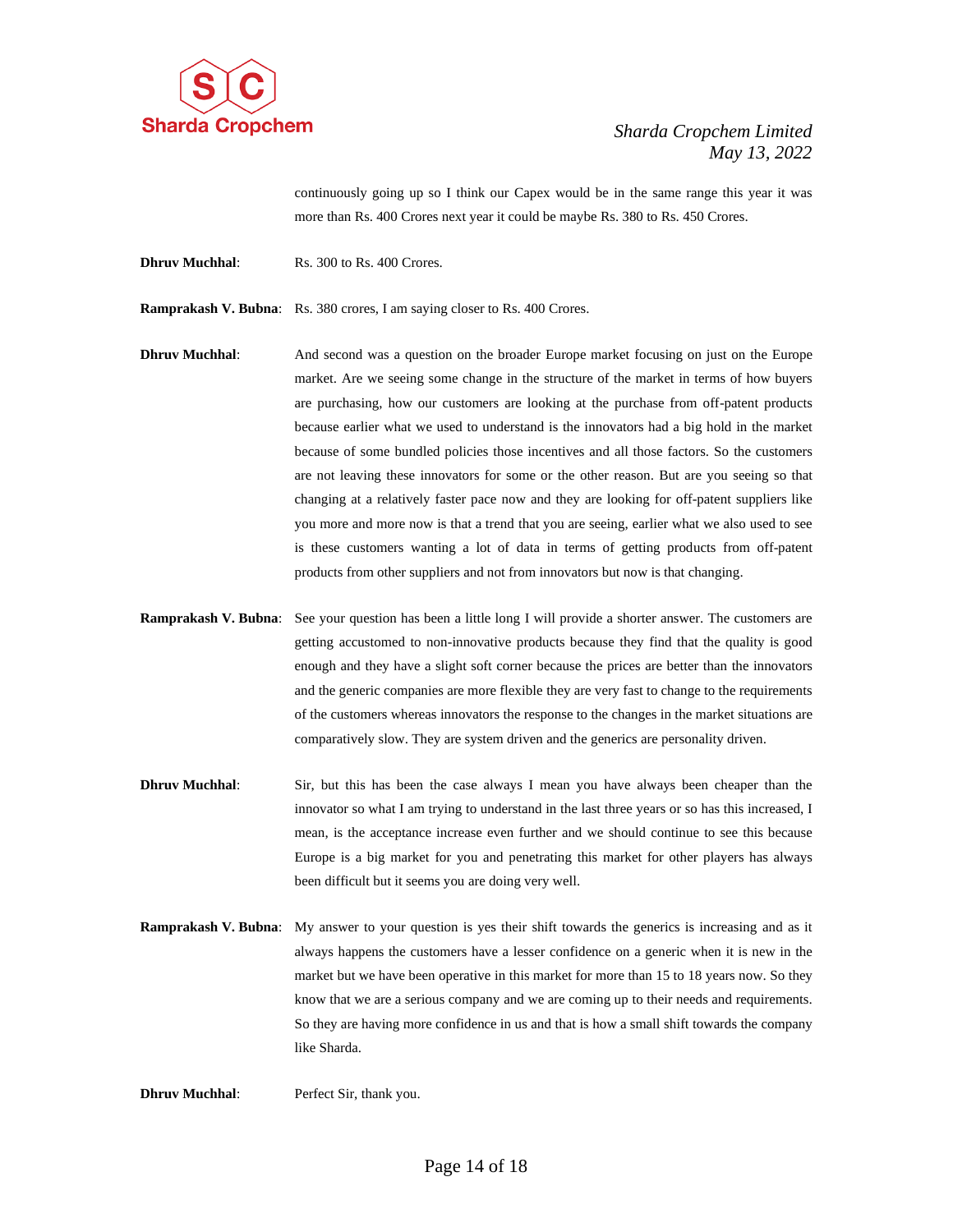

- **Moderator**: Thank you. The next question is from the line of Darshita Shah from Antique Stock Broking. Please go ahead.
- **Darshita Shah**: Thank you Bubnaji, congratulations on the good set of numbers. I just had one question if you could get the volume and registration received geography wise breakup for 4Q and FY2022 that would be very helpful.
- **Ramprakash V. Bubna**: What was your question, volume.
- **Darshita Shah**: Volume and registration received geography wise breakup for 4Q and FY2022.
- **Darshita Shah:** No, geography wise what was the volume.
- **Ramprakash V. Bubna**: Geography wise the volume in Europe was about 18.6 million units, NAFTA it was about 13 million units, LATAM about 5.4 million and rest of the world about 3.1 million. Totally around 40 million units, you can call it kilograms or liters.
- **Darshita Shah:** I actually wanted the Y-o-Y growth for the quarter as well as for the year.
- **Ramprakash V. Bubna**: Y-o-Y growth is about 24% it was around 32.3 million units last year and it is around 40 million units this year. So, it is about 24% growth.
- **Darshita Shah**: And for the regions that is Europe, NAFTA, LATAM and rest of the world the Y-o-Y growth.
- **Ramprakash V. Bubna**: Y-o-Y growth is 20.3% in Europe, 14% in NAFTA, 112% in Latin America and 5% in rest of the world overall is about 24%.
- **Darshita Shah:** And for the quarter.
- **Ramprakash V. Bubna**: For the quarter Europe has been a slight degrowth about 4%, NAFTA around 30.7% degrowth, LATAM about 167.8% growth and rest of the world is about 40% degrowth. So for the quarter the biggest growth is in the LATAM region. Overall for Q4 there has been a degrowth of 10.6%.
- **Darshita Shah**: Thank you so much and I needed the registration received geography wise breakup as well.
- **Ramprakash V. Bubna**: Let me see if I have that information. You want the registrations received am I right.
- **Darshita Shah**: Yes.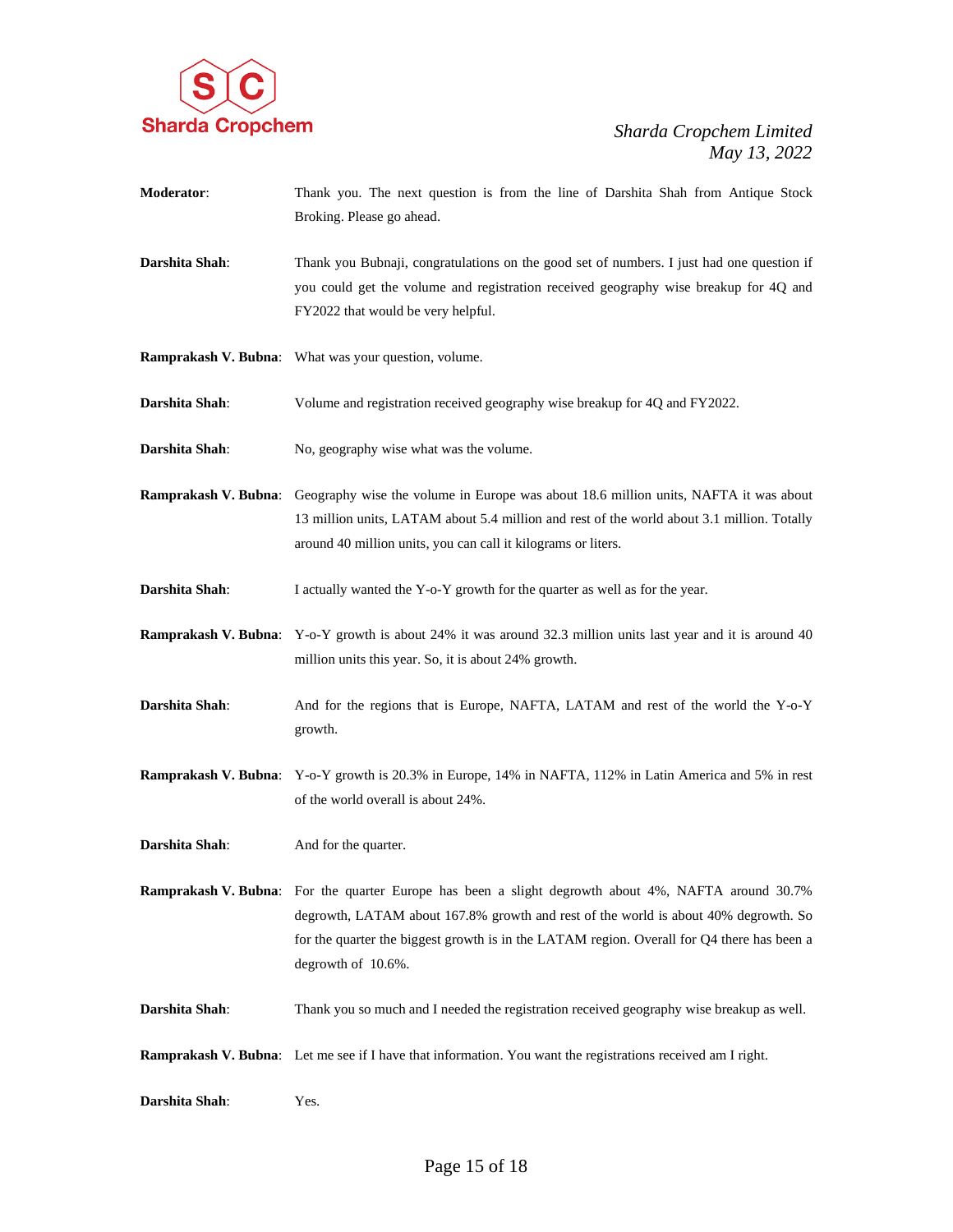

- **Ramprakash V. Bubna**: We have received about 143 registrations in the whole year out of which 94 have come in Europe, 37 in NAFTA, 8 in LATAM and 4 in rest of the world. Total about 143.
- **Darshita Shah:** That is helpful Sir. Thank you.

**Moderator**: Thank you. The next question is from the line of Himanshu Binani from Prabhudas Lilladher. Please go ahead.

- **Himanshu Binani**: So, my first question was on the European region, what we have been like hearing from the competition as well as some entities is that companies are facing some regulatory issues in terms of the products into the region. So just wanted to have a sense that how are we placed into this region basically.
- **Ramprakash V. Bubna**: Sir I am hearing from you for the first time that some companies are facing some challenges in terms of registration in Europe.
- **Himanshu Binani**: Some challenges in terms of the generic products, products are getting banned due to the regulatory issues, etc. So just wanted to have a sense that are you also facing something of this sort in the European region.
- **Ramprakash V. Bubna**: See my friend if a product is getting banned then that ban is for everybody including an innovator or a generic player. It is not restricted only to generic players and the process of ban is because of the technical reasons some products are found to be harmful to the environment or to the human consumptions and things like that as the R&D is developing they find some impurities in some products which are harmful. So this is a general trend which is affecting everybody, it is not affecting one company or one class of suppliers. So it is there but it is very normal, it is a normal process, the process of banning will continue because as and when the product becomes older the technical experts find some weaknesses in those products which affect the quality of the application on the agri products and they are slowly getting banned and newer products are coming. The new products are proving to be more expensive, but more environmental friendly and harmless for the human consumption. This is general trend it does not affect any generic or innovator separately. Have I answered your question correctly Sir, have I understood your question and answered you correctly.
- **Himanshu Binani:** Right Sir, and secondly my second question was that on the opening remarks we have actually commented on focusing on the bio products. So just wanted to have a sense on the registration so how are we placed in getting the registrations etc. So we have got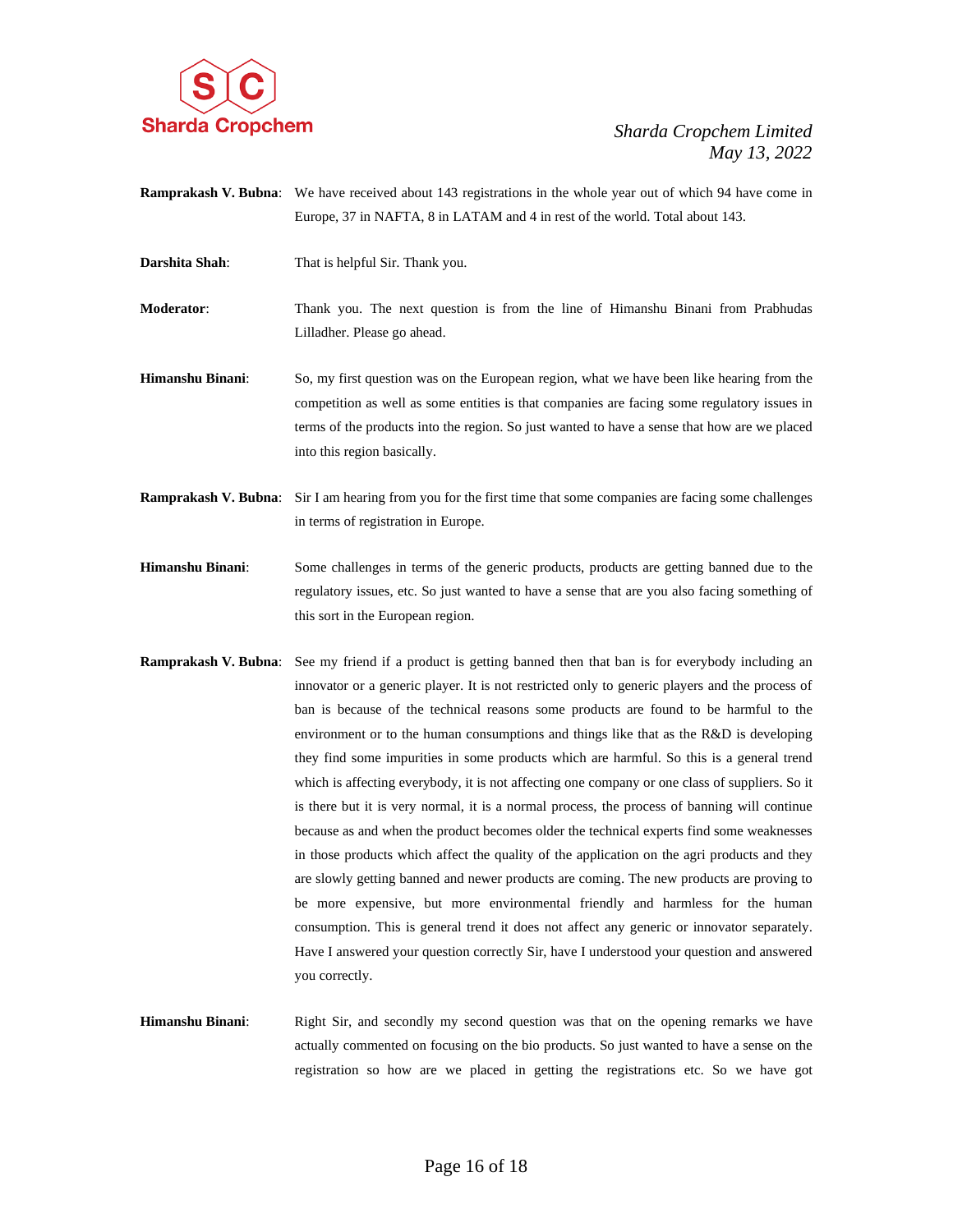

somewhere around 140 registrations during FY2022. So if we actually need to bifurcate that between the traditional and the bio so what would be the breakup basically of this?

**Ramprakash V. Bubna**: See bio products basically are not, I mean, it is only the agri products which are also used for bio application. So the molecules are the same, only the concentration and packing are different. Bio product the packings form a very significant part of the total product. Concentrations are much lesser and registration process is also slower and bio products the volume of sales is also very much lower compared to the agri products. So we are getting the registration of bio products the pace is little slow and our attention is also slow because it is not forming a significant part of the business and revenue.

**Moderator**: Thank you. We will move to the next question from the line of Bhavya Gandhi from Dalal & Broacha. Please go ahead.

- **Bhavya Gandhi:** Sir I just wanted to understand that companies which are backward integrated especially in this inflationary scenario, do they tend to generate better margins and better hold because they will have pricing power vis-à-vis us because every layer some sort of margin gets added from intermediates to technicals to formulations, so what is your take on this.
- **Ramprakash V. Bubna**: Mr. Gandhi if you take the total margin from the stage of manufacture in the factory or from the raw materials to the consumer the manufacturing stage contributes very small part from the total margin. Most of the margins come from marketing and from sales so there could be some saving in the cost for the manufacturing but the manufacturing has also lot of disadvantages mainly to continue their factory running during off season. Agrochemicals are purely season driven product and manufacturing companies find it very difficult to manufacture continue their products and then keep the goods in warehouses and store for a longer period till the season comes. So these kind of disadvantages eat away all the small margins that they have in saving the cost of manufacturing it is my impression.
- **Bhavya Gandhi:** And one more question, so how many pyrethroid registration we would be having so do we in the overall registrations do we have pyrethroid registration globally.
- **Ramprakash V. Bubna**: We do have pyrethroids.

**Bhavya Gandhi:** Quantify the number and which geography are the ones.

**Ramprakash V. Bubna**: That numbers I do not have because pyrethroids, see mainly the registrations are distributed among herbicides, fungicides and insecticides and all that, pyrethroids I think form a part of